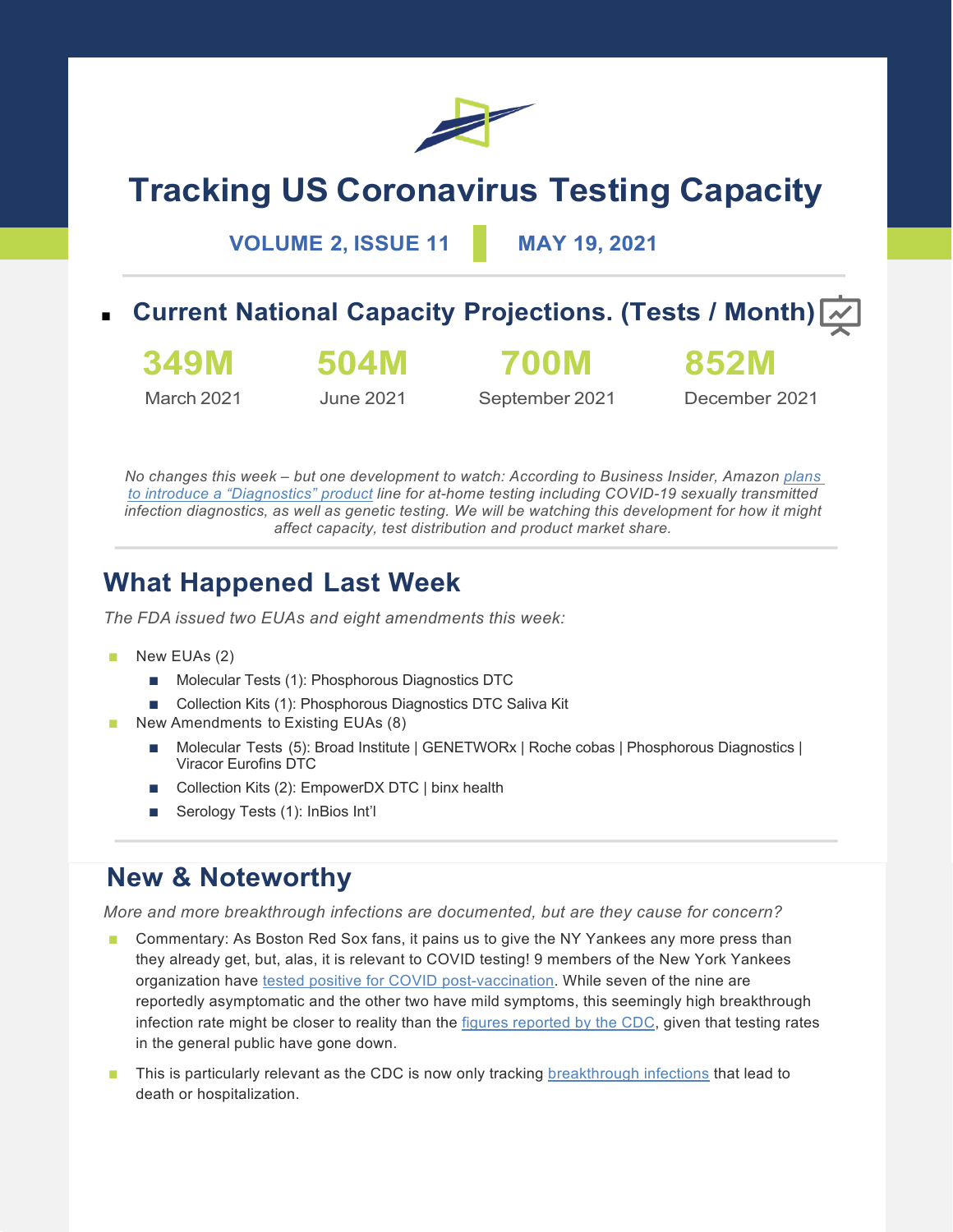#### *Another nail in the coffin for antibody tests*

- Today the FDA (CDR) issues a safety communication to inform the public that antibody tests "should not be used to evaluate immunity or protection from COVID-19 at any time, and especially after the person received a COVID-19 vaccination.
- The basis for the warning is that data on which specific protein segments used in antibody tests are rarely published, so it is quite possible for neutralizing antibodies to be evoked by vaccination but be specific for an epitope not included in any specific test. The two most used US vaccines create spike protein antibodies, and although 69 of 78 FDA performance-evaluated antibody tests detect the Wuhan original spike protein (9 detect nucleocapsid only), there is no guarantee that they can detect the specific antibodies raised by vaccination without further data disclosure by manufacturers. There has been very little clinical or epidemiological value for performing antibody tests to date, but as the pandemic progresses this will change for tests with published efficacy data detecting antibodies against specific variants.

#### *Trust & the public health*

- A new NPR poll showed that US government public health agencies like the CDC and FDA are trusted by only about half of Americans.
- The CDC issues broad guidance late last week and the focus of the popular press has been on the "mask on and off" policies, but little has been written about the evolving testing guidance. The CDC has said vaccinated people do not need to participate in regular screening programs or test after a known exposure.
	- *Commentary:* While the likelihood of vaccinated people contracting or spreading the virus is very low – it is not zero. For vaccinated people who regularly interact with the public and/or high-risk individuals, it may be prudent to continue testing regularly. We all want to encourage widespread vaccination but let us not abandon testing too quickly. Testing remains the only way to confirm that mitigation and vaccination is working – and it is now straightforward to find affordable tests with quick results and relatively simple for most businesses to implement and reasonably testing programs.

# **Food for Thought**

#### *Focus of School Reopening Shifts to Plans for Fall Semester*

- Randi Weingarten, President of the American Federation of Teachers (AFT), spoke extensively this week on the importance of ALL kids being back to school in person in the fall.
- CDC recommends continued use of prevention measures in schools for the 2020-2021 school year. Current recommendations include the use of asymptomatic screening testing for unvaccinated individuals in most areas of the US.
- Burbio's data this week continue to show that there are very few virtual-only schools, calling for a shift in focus to the 28.8% of kids who are in schools with hybrid schedules, meaning that many students are still spending substantial time outside of the physical classroom and families are faced with complex and often-changing schedules.
	- % US K-12 students attending "virtual-only" schools = 2.6% (from 2.8% last week)
	- % US K-12 students attending "traditional in-person/every day" schools = 68.8% (from 67.9%)
	- $\blacksquare$  \$ US K-12 students attending "hybrid" schools = 28.8% (from 29.3%)
- US colleges and universities are deciding vaccination policy for the fall semester. The Chronicle of Higher Education published a list of the 361 colleges identified so far that will be *requiring* vaccines for the fall semester. We will continue to monitor this.